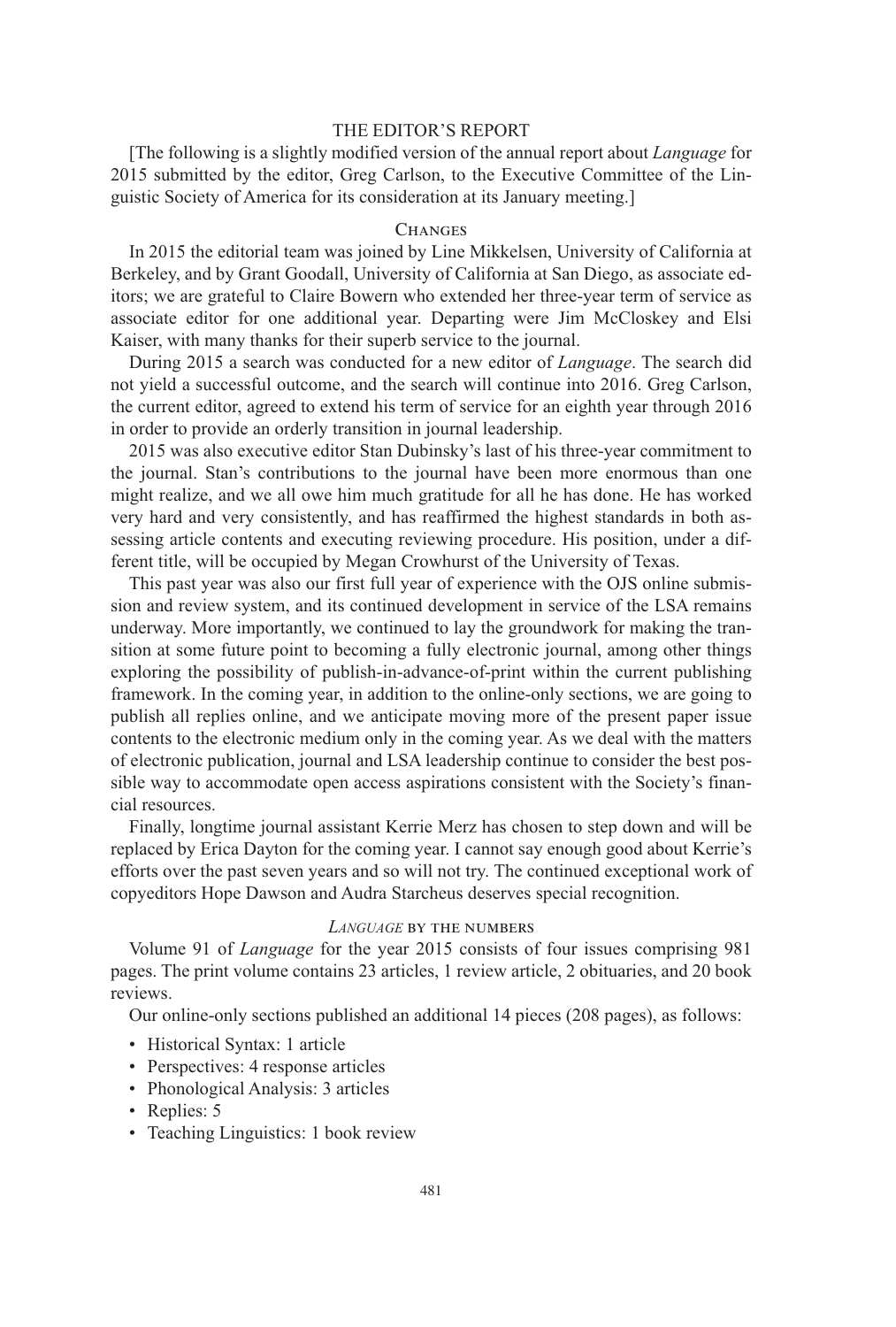**Papers submitted in 2014–2015.** In all, the journal received a total of 184 submissions, 43 of which were to the online-only sections, and the remaining 141 to the print journal. By way of comparison, 160 manuscripts were submitted to *Language* during the same time period the previous year. Topic areas of the papers submitted to the main section of the journal were distributed approximately as given in Table 1 (note: resubmissions are not counted separately from initial submissions).

| Syntax                        | 31             |
|-------------------------------|----------------|
| Language Variation and Change | 14             |
| Phonology                     | 14             |
| Semantics                     | 14             |
| Psycholinguistics             | 7              |
| Acquisition                   | 5              |
| Corpus Linguistics            | 5              |
| Pragmatics                    | 5              |
| Phonetics                     | 4              |
| Translation                   | 4              |
| <b>Signed Languages</b>       | 4              |
| Language Contact              |                |
| Second Language Learning      |                |
| Discourse                     | $\overline{c}$ |
| Language and Music            |                |
| <b>Stylistics</b>             | $\overline{2}$ |
| Writing                       | $\overline{2}$ |
| Anthropological Linguistics   | 1              |
| Gesture                       | 1              |
| Metatheory                    | 1              |
| Typology                      | 1              |
| <b>Teaching Linguistics</b>   |                |

TABLE 1. Submitted articles by area of specialization.

**Decisions.** Of the papers acted on in 2015, the print journal accepted 21 articles, declined 87, and asked for revision and resubmission of 29. The online-only sections accepted 8, declined 8, and asked for revisions and resubmission of 6 more.

## Special thanks

The editors wish to thank the following 165 individuals who generously agreed to contribute their time and effort to the essential task of refereeing submissions (\* indicates that the individual was responsible for more than one report).

| Jun Abe               | Renée Blake          | João Costa                 |
|-----------------------|----------------------|----------------------------|
| Peter Ackema          | Diane Brentari*      | Wayne Cowart               |
| John Alderete         | Armin Buch           | Onno Crasborn              |
| Theodora Alexopoulou  | Isabelle Buchstaller | Paola Crisma               |
| Scott AnderBois       | Barbara Bullock      | Blanca Croitor             |
| Lieselotte Anderwald  | Esteban Buz          | Patricia Cukor-Avila       |
| John Ole Askedal      | Sasha Calhoun        | Jennifer Culbertson        |
| Mark C. Baker         | Richard Cameron      | Amy Dahlstrom              |
| Nicoleta Bateman      | Holly Cashman        | Alexandra D'Arcy           |
| <b>Brigitte Bauer</b> | Michela Cennamo      | Kristin Davidse            |
| Michael Becker        | Andrea Ceolin        | Élisabeth Delais-Roussarie |
| Wm. Bennett           | Kiel Christianson    | Ashwini Deo                |
| Rakesh Bhatt          | Andries Coetzee      | Brian Dillon               |
| Klinton Bicknell      | Marco Coniglio       | Mark Dingemanse            |
| Andy Black            | Ed Cormany           | Gerard Docherty            |
|                       |                      |                            |